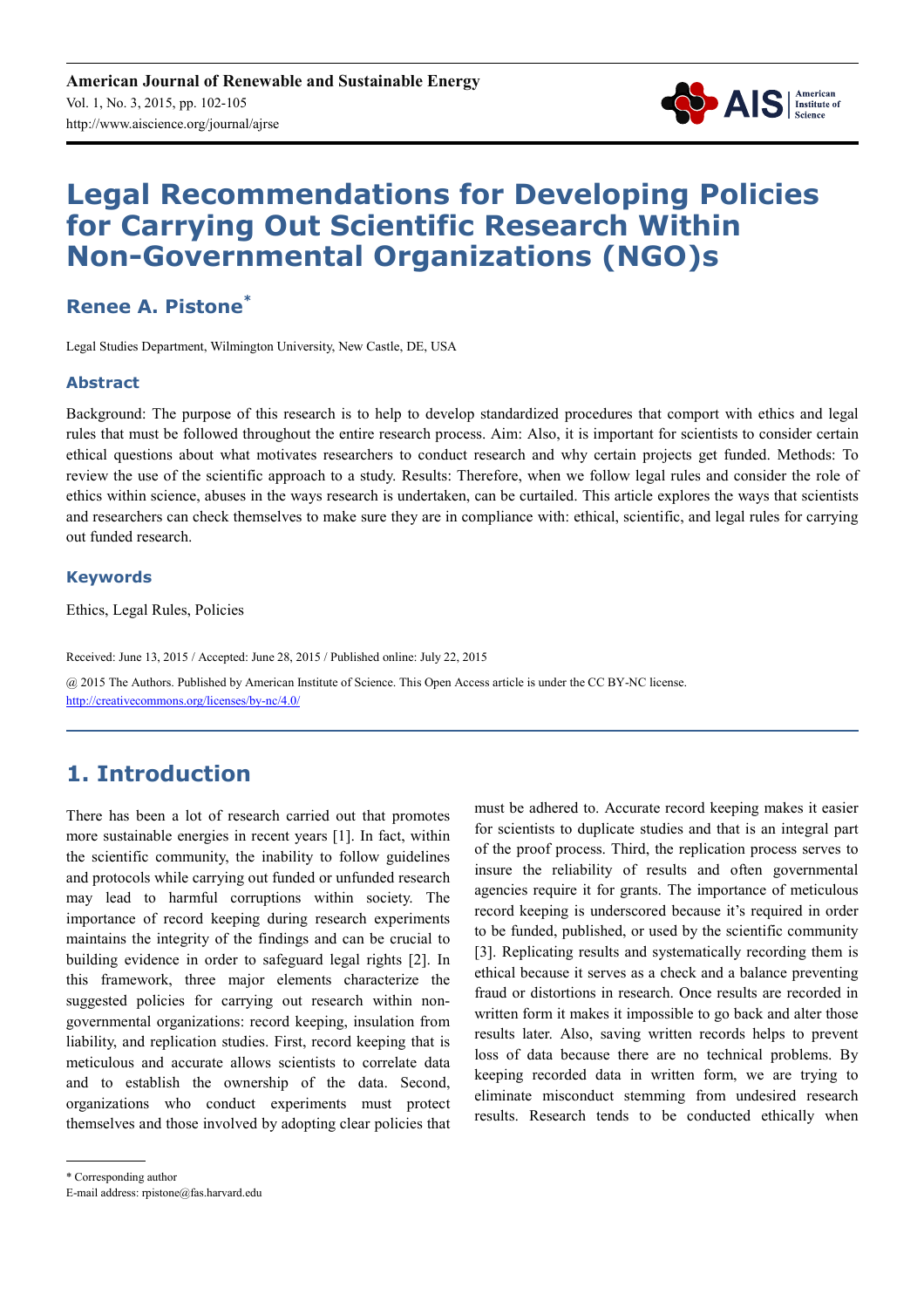researchers follow set procedures and they develop consistent written records documenting it. Thus, by addressing the three research objectives as part of the aforementioned framework, the present research focus calls for the use of a mixed research methods approach [4].

#### **2. Due Diligence**

It is part of our due diligence to the funding body or agency that proper written records are kept. Further, scientists whenever possible should provide updates to the funding body about how the research is going. The funding body should be able to review the written records at any time during or after the experiment. This is nothing new within the scientific community as many are used to applying for patents and disclosing their data records to the patent examiner. Scientific research that is ethical, however, should always be conducted as if it will be scrutinized by a patent examiner. If this procedure is followed then the experiment is most likely being conducted scientifically both: ethically and legally. It should be noted that organizations must create and disseminate clear policies about the ownership and disclosure or management of all data. There should be no ambiguities here and a written policy that is disseminated and initialed by everyone involved in the research is a sound practice.

## **3. Securing Written Data**

On the one hand, organization is a key part of maintaining reliable data. On the other hand, often, it is the lead researcher's decision about which data will be recorded in plastic binders to be preserved over time and this is a more secure way to retain confidential information versus the electronic form which is vulnerable to a cyber-attack. Each experiment should be clearly delineated to avoid mixing up data that could lead to unreliable and potentially fraudulent conclusions. Any entry that is made in the plastic binder should be fully explained and clearly identified with a scientist's full name and date. Each binder should have the following details in it: The Experiment's Title, Names of all Researchers including respective affiliations, Involved Starting and Stopping Points, Statement of Goals and Purpose (including answers to the ethical questions proposed later in this article) Techniques or Methods Used, Notations if unorthodox procedures are being used and why this is absolutely necessary, the provisions about how the funding body will be kept apprised of what is going on, Instructions about how data is to be: collected, stored, and expressed (what to do when mistakes are made-cross out is better than erasing as the incorrect material should remain visible in case it's needed later on). The conclusions about the data and how many times the experiment were repeated. When all these procedures are followed at any time before, during or after the experiment, the study comports with: scientific, legal, and ethical rules.

# **4. Legal Procedures Regarding Data Storage**

All data should be stored between five and seven years in a readily accessible place close to where the study was done. Data should be kept indefinitely and may be stored some other way for practical purposes but under no circumstances should data be discarded. Data includes the plastic binders and anything else in written form that was part of the study. There is no case law regarding computer record keeping. It is unethical to use the computer to create data records since it's easier to change that information. Also, when using computers (as opposed to paper records), most people would not even know that the records were altered (since it does not leave eraser marks). It is wise to limit the number of researchers who have passwords to access data that the computer is analyzing [5]. By limiting access, we can insure the integrity of our results since a limited number of people have access to it. Hence, there is less of a chance that any data could have been intentionally or unintentionally corrupted. Also, a court acknowledges a written record that is signed and corroborated by a witness and this fact should be kept in mind in case future legal problems arise [6].

## **5. Intersection: How Ethics and Science Overlap**

As we try to obtain knowledge we should keep in mind that we have to follow the ethical procedures for handling data outlined above but we also should consider how our research affects people. Below are a series of facts from research studies and experiments in neurobiology and consider how its results impact our society: Experience shows us that spirituality is intensely personal. Spirituality encompasses our deepest desires and our most private thoughts. Our spiritual experiences are often nearly impossible to describe. The purpose of the gift of spirituality from God to humans usually means that these experiences are meant to be shared. Although spirituality can take place in isolation it is associated with the public domain of human life. Hence, spirituality is associated with or named as religion. Further, religious institutions are places of worship and they function as schools and counselors. Consider the following example using the Scientific Approach within this discussion of Memes and Genes. Religious institutions and administrators employ a multitude of functions that directly correlate with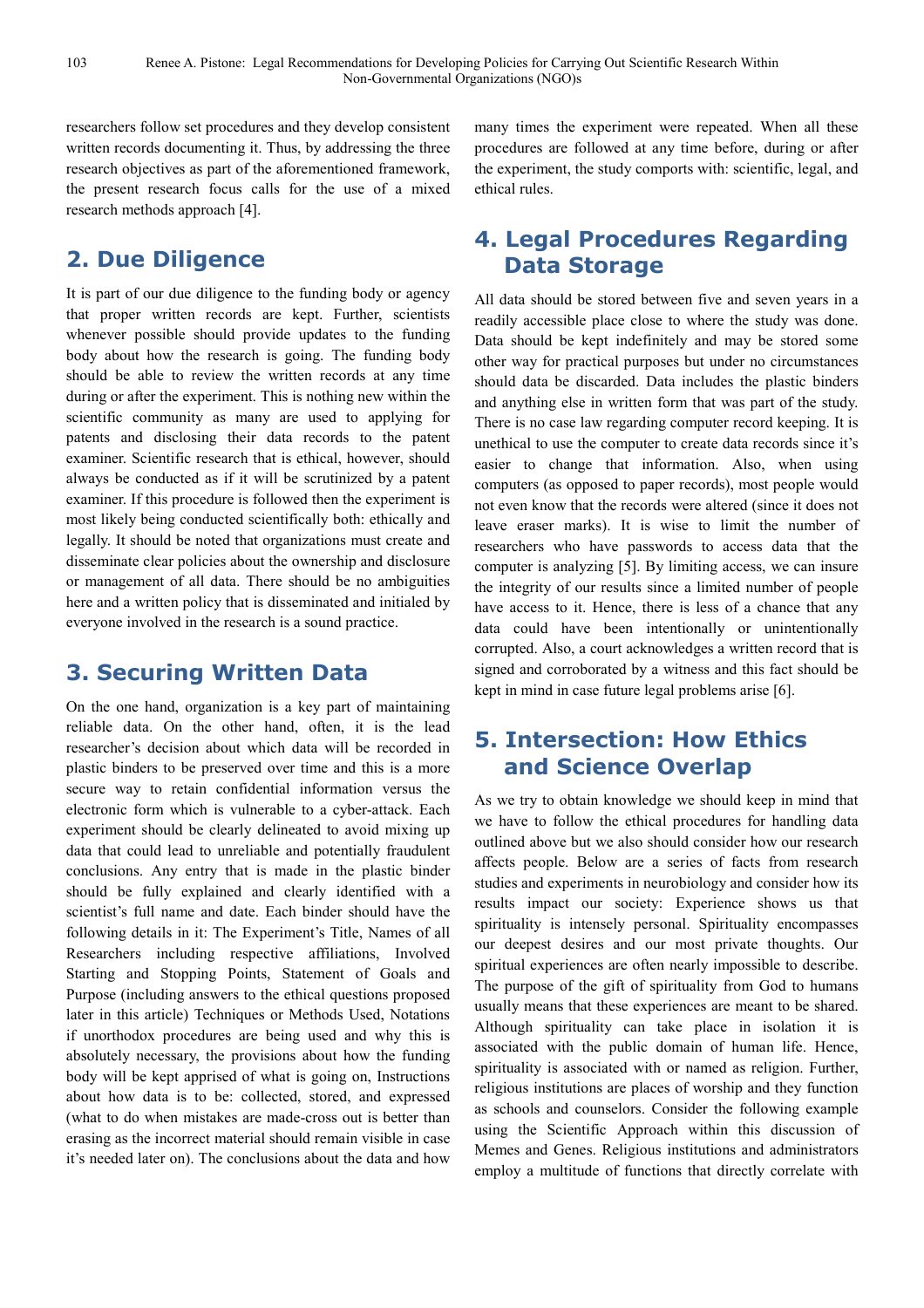the scientific approach leading to a conclusion that spirituality is heritable [7]. Religiousness does have a genetic component since it is less strong than that of spirituality because memes and not genes transmit religion [8]. Memes are self-replicating units of culture in the form of ideas transmitted to others through ritual, speech, and writing. Rather, it is our genes that make us receptive to spirituality and faith it is our memes that pass down religion to each generation. Also, memes serve to make each religion distinct. Further, spirituality plays the role of gathering together the memes into cohesive religious institutions. Therefore, we should not consider science and religion as enemies. However, in this case science is not trying to prove the existence of God. Here, scientific methods are being used to explore why humans believe in God and therefore, not explore whether beliefs are true or not. The aforementioned memes can be studied using the scientific method and the procedures suggested for carrying out research. Nevertheless, it was scientist Albert Einstein who once said, "Religion without science is blind; science without religion is lame" [9]. Hence, what is an example of a meme? The concept that it is sinful to marry outside of one's faith is a meme. Interestingly, Jewish society worldwide tends to follow this meme as a mandate. When scientists studied their DNA, they saw patterns of DNA snippets that were preserved. Remarkably, Scientists concluded that Jewish populations sustained their genetic heritage and their religious traditions in spite of the Inquisition and the Holocaust. Scientists link these DNA patterns or sequences back 3,000 years which is the Biblical time of the exodus from Egypt. In sum, from the analysis in the aforementioned diagnostic phase of that research process the meme emerged as one important aspect to be viewed in terms of a measurable variable within that particular scientific study. The development of any measurable variable is an important chance to track strengths and weaknesses within a model as researchers develop new sectors setting the stage for future research on a specific topic [10].

## **6. Relevance of the Aforementioned Scientific Research**

The concepts presented above depict how science can mesh together with religion and how this is controversial for people. Therefore, it is not enough for scientists to conduct research and follow the legal rules. Scientists should also comment on the impact on people and society that a study will have. Our moral or personal responsibilities are often engaged when we conduct research. Hence, there are ethical questions that arise from every experiment and not just those that involve humans and animals. There are ethical ways to

conduct experiments and the law guides us how to do that. In order to ensure that our experiments are being conducted ethically the following questions should be answered before the study is begun: Why does this research need to be done? A good reason is that many people will benefit from it. It could save lives or could help with our environmental problems. There should be some kind of moral imperative involved. -Is this something that the world needs to know? We need to consider whether the world rather than just the United States needs this information. Our society is increasingly global in perspective and our research should be too, whenever possible. Has this been tried before? If so, how is my research different/necessary now? As scientists, we should think about how hard it may be to succeed where others have failed. If we are aware that this has been tried before, then we need to inform the funding source. Also, we need to explain how our approach is different and why that difference will make us succeed. This could be something beyond our control, for example, the timing or conditions just may be better now than they were when it was tried before. We have a duty to disclose and full disclosure is the key here but we also have to be realistic. Is it really worth the time, cost, and effort? We have to be good stewards of our time and our natural resources and good stewards of other people's money. Time spent on one thing is a loss of time spent another. We have to try not to waste time on so-called peripheral issues and focus right in the main premise. Will anyone or anything be irreversible physically or emotionally harmed by this? We have to consider how human and animal subjects will respond or be changed by participation in the research. If so, then is it ethical to proceed with it? It may not be ethical and we may have to cancel it. How will society benefit by what I plan to do? There should be some benefit even it's small. How will my career or my employer/institution benefit from this research? In this case, the benefit should be small and incidental. It should, by no means be the only benefit that the research confers. Is that benefit greater than society's benefit? If so, then the research should be canceled. Thus, the provision of an integrated research planning process will often to lead to a more complete understanding of the topic studied and the wider implications for how the research can be applied in solving environmental issues.

#### **7. Conclusion**

Therefore, it is by answering these questions or thinking about them before experiments are conducted we can explore the ethical issues in science. It should be a requirement that these reasonable and well thought answers accompany ethical questions like this before institutions or government bodies approve funding. No individual should be conducting